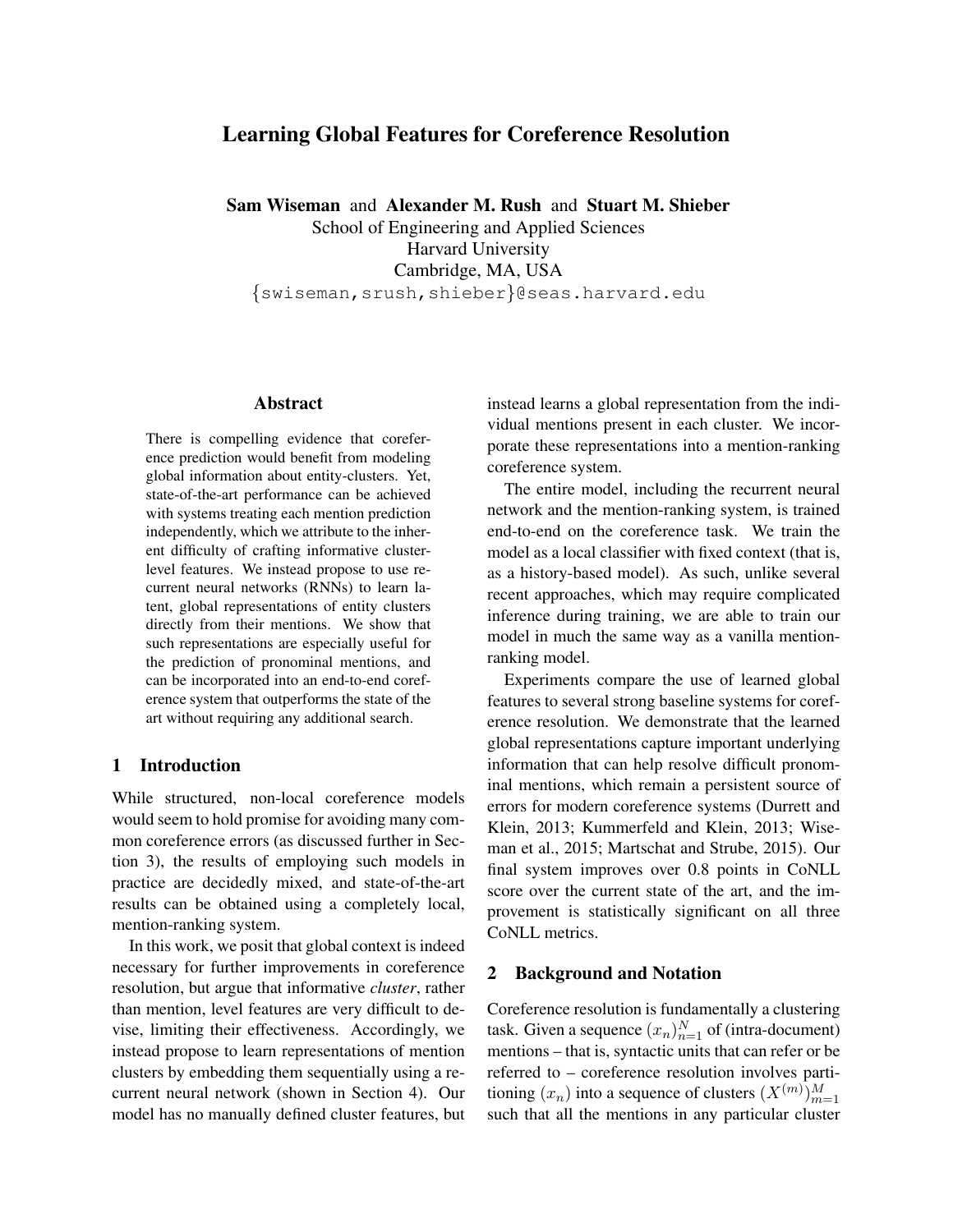$X^{(m)}$  refer to the same underlying entity. Since the mentions within a particular cluster may be ordered linearly by their appearance in the document, $<sup>1</sup>$  we</sup> will use the notation  $X_i^{(m)}$  $j^{(m)}$  to refer to the j'th mention in the  $m$ 'th cluster.

A valid clustering places each mention in exactly one cluster, and so we may represent a clustering with a vector  $z \in \{1, ..., M\}^N$ , where  $z_n = m$  iff  $x_n$  is a member of  $X^{(m)}$ . Coreference systems attempt to find the best clustering  $z^* \in \mathcal{Z}$  under some scoring function, with  $Z$  the set of valid clusterings.

One strategy to avoid the computational intractability associated with predicting an entire clustering z is to instead predict a single *antecedent* for each mention  $x_n$ ; because  $x_n$  may not be anaphoric (and therefore have no antecedents), a "dummy" antecedent  $\epsilon$  may also be predicted. The aforementioned strategy is adopted by "mention-ranking" systems (Denis and Baldridge, 2008; Rahman and Ng, 2009; Durrett and Klein, 2013), which, formally, predict an antecedent  $\hat{y}_n \in \mathcal{Y}(x_n)$  for each mention  $x_n$ , where  $\mathcal{Y}(x_n) = \{1, \ldots, n-1, \epsilon\}$ . Through transitivity, these decisions induce a clustering over the document.

Mention-ranking systems make their antecedent predictions with a *local* scoring function  $f(x_n, y_n)$ defined for any mention  $x_n$  and any antecedent  $y_n \in \mathcal{Y}(x_n)$ . While such a scoring function clearly ignores much structural information, the mentionranking approach has been attractive for at least two reasons. First, inference is relatively simple and efficient, requiring only a left-to-right pass through a document's mentions during which a mention's antecedents (as well as  $\epsilon$ ) are scored and the highest scoring antecedent is predicted. Second, from a linguistic modeling perspective, mention-ranking models learn a scoring function that requires a mention  $x_n$  to be compatible with only *one* of its coreferent antecedents. This contrasts with mention-pair models (e.g., Bengtson and Roth (2008)), which score all pairs of mentions in a cluster, as well as with certain cluster-based models (see discussion in Culotta et al. (2007)). Modeling each mention as having a single antecedent is particularly advantageous for pronominal mentions, which we might like to model as linking to a single nominal or proper antecedent, for example, but not necessarily to all other coreferent mentions.

Accordingly, in this paper we attempt to maintain the inferential simplicity and modeling benefits of mention ranking, while allowing the model to utilize global, structural information relating to  $z$  in making its predictions. We therefore investigate objective functions of the form

$$
\arg \max_{y_1,...,y_N} \sum_{n=1}^N f(x_n, y_n) + g(x_n, y_n, z_{1:n-1}) ,
$$

where  $g$  is a global function that, in making predictions for  $x_n$ , may examine (features of) the clustering  $z_{1:n-1}$  induced by the antecedent predictions made through  $y_{n-1}$ .

#### 3 The Role of Global Features

Here we motivate the use of global features for coreference resolution by focusing on the issues that may arise when resolving pronominal mentions in a purely local way. See Clark and Manning (2015) and Stoyanov and Eisner (2012) for more general motivation for using global models.

## 3.1 Pronoun Problems

Recent empirical work has shown that the resolution of pronominal mentions accounts for a substantial percentage of the total errors made by modern mention-ranking systems. Wiseman et al. (2015) show that on the CoNLL 2012 English development set, almost 59% of mention-ranking precision errors and almost 24% of recall errors involve pronominal mentions. Martschat and Strube (2015) found a similar pattern in their comparison of mention-ranking, mention-pair, and latent-tree models.

To see why pronouns can be so problematic, consider the following passage from the "Broadcast Conversation" portion of the CoNLL development set (bc\_msnbc\_0000\_018); below, we enclose mentions in brackets and give the same subscript to coclustered mentions. (This example is also shown in Figure 2.)

**DA:** um and  $[I]_1$  think that is what's - Go ahead  $[Linda]_2$ .

**LW:** Well and uh thanks goes to  $[you]_1$  and to [the media]<sub>3</sub> to help  $[us]_4...$ So  $[our]_4$  hat is off to all of  $[you]_5$  as well.

<sup>&</sup>lt;sup>1</sup>We assume nested mentions are ordered by their syntactic heads.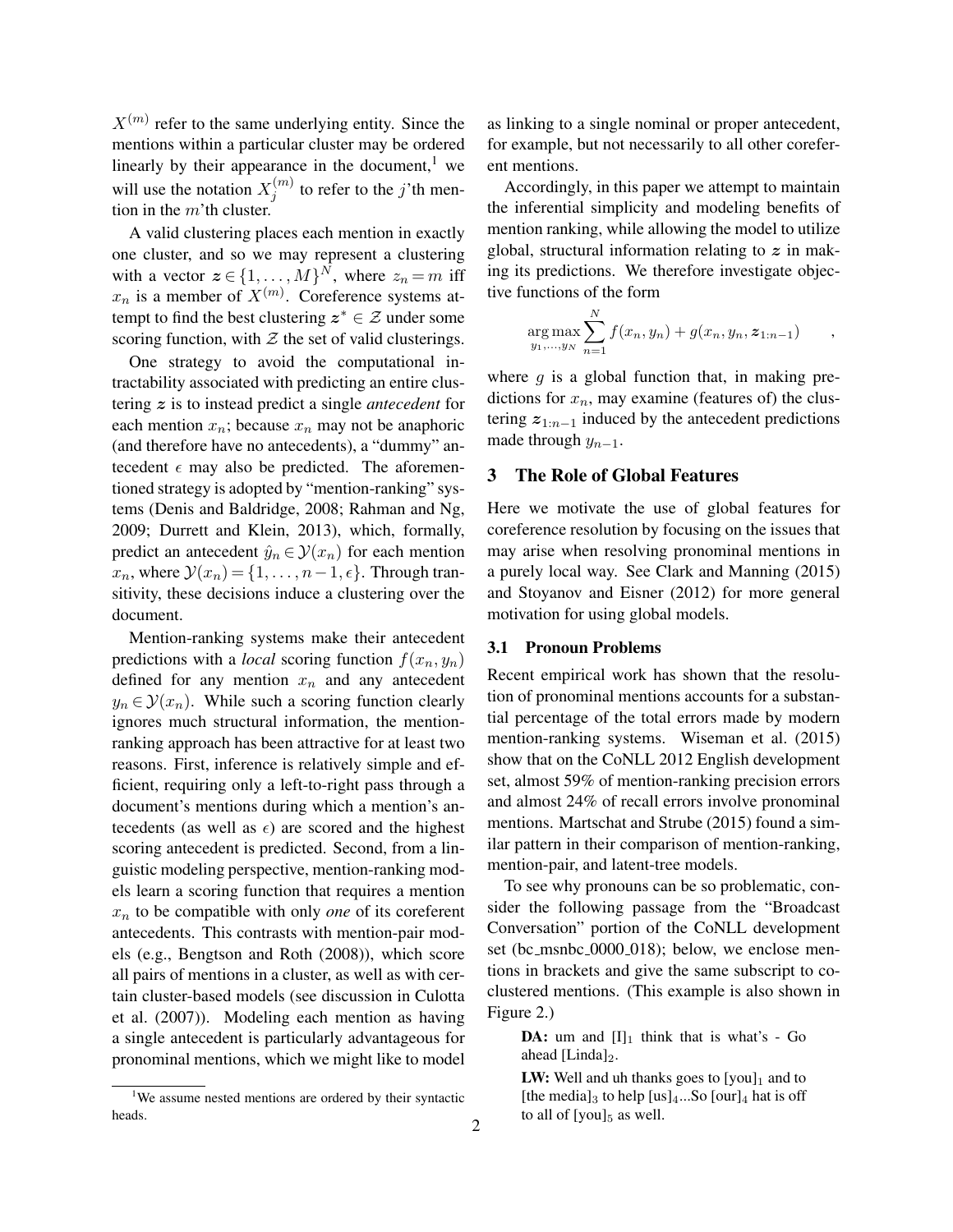This example is typical of Broadcast Conversation, and it is difficult because local systems learn to myopically link pronouns such as  $[you]_5$  to other instances of the same pronoun that are close by, such as  $[you]_1$ . While this is often a reasonable strategy, in this case predicting  $[you]_1$  to be an antecedent of [you]<sub>5</sub> would result in the prediction of an incoherent cluster, since  $[you]_1$  is coreferent with the singular  $[I]_1$ , and  $[you]_5$ , as part of the phrase "all of you," is evidently plural. Thus, while there is enough information in the text to correctly predict  $[you]_5$ , doing so crucially depends on having access to the *history* of predictions made so far, and it is precisely this access to history that local models lack.

More empirically, there are non-local statistical regularities involving pronouns we might hope models could exploit. For instance, in the CoNLL training data over 70% of pleonastic "it" instances and over 74% of pleonastic "you" instances follow (respectively) previous pleonastic "it" and "you" instances. Similarly, over 78% of referential "I" instances and over 68% of referential "he" instances corefer with previous "I" and "he" instances, respectively.

Accordingly, we might expect non-local models with access to global features to perform significantly better. However, models incorporating nonlocal features have a rather mixed track record. For instance, Björkelund and Kuhn (2014) found that cluster-level features improved their results, whereas Martschat and Strube (2015) found that they did not. Clark and Manning (2015) found that incorporating cluster-level features *beyond* the precomputed mention-pair and mention-ranking probabilities that form the basis of their agglomerative clustering coreference system did not improve performance. Furthermore, among recent, state-of-theart systems, mention-ranking systems (which are completely local) perform at least as well as their more structured counterparts (Durrett and Klein, 2014; Clark and Manning, 2015; Wiseman et al., 2015; Peng et al., 2015).

#### 3.2 Issues with Global Features

We believe a major reason for the relative ineffectiveness of global features in coreference problems is that, as noted by Clark and Manning (2015), cluster-level features can be hard to define. Specif-

3

ically, it is difficult to define discrete, fixed-length features on clusters, which can be of variable size (or shape). As a result, global coreference features tend to be either too coarse or too sparse. Thus, early attempts at defining cluster-level features simply applied the coarse quantifier predicates *all*, *none*, and *most* to the mention-level features defined on the mentions in a cluster (Culotta et al., 2007; Rahman and Ng, 2011). For example, a cluster would have the feature 'all-female=true' if all mentions in the cluster have a 'female=true' feature.

On the other extreme, Björkelund and Kuhn (2014) define certain cluster-level features by concatenating the mention-level features of a cluster's constituent mentions in order of the mentions' appearance in the document. For example, if a cluster consists, in order, of the mentions (*the president*, *he*, *he*), they would define a cluster-level "type" feature 'C-P-P=true', which indicates that the cluster is composed, in order, of a common noun, a pronoun, and a pronoun. While very expressive, these concatenated features are often quite sparse, since clusters encountered during training can be of any size.

#### 4 Learning Global Features

To circumvent the aforementioned issues with defining global features, we propose to learn cluster-level feature representations implicitly, by identifying the state of a (partial) cluster with the hidden state of an RNN that has consumed the sequence of mentions composing the (partial) cluster. Before providing technical details, we provide some preliminary evidence that such learned representations capture important contextual information by displaying in Figure 1 the learned final states of all clusters in the CoNLL development set, projected using T-SNE (van der Maaten and Hinton, 2012). Each point in the visualization represents the learned features for an entity cluster and the head words of mentions are shown for representative points. Note that the model learns to roughly separate clusters by simple distinctions such as predominant type (nominal, proper, pronominal) and number (it, they, etc), but also captures more subtle relationships such as grouping geographic terms and long strings of pronouns.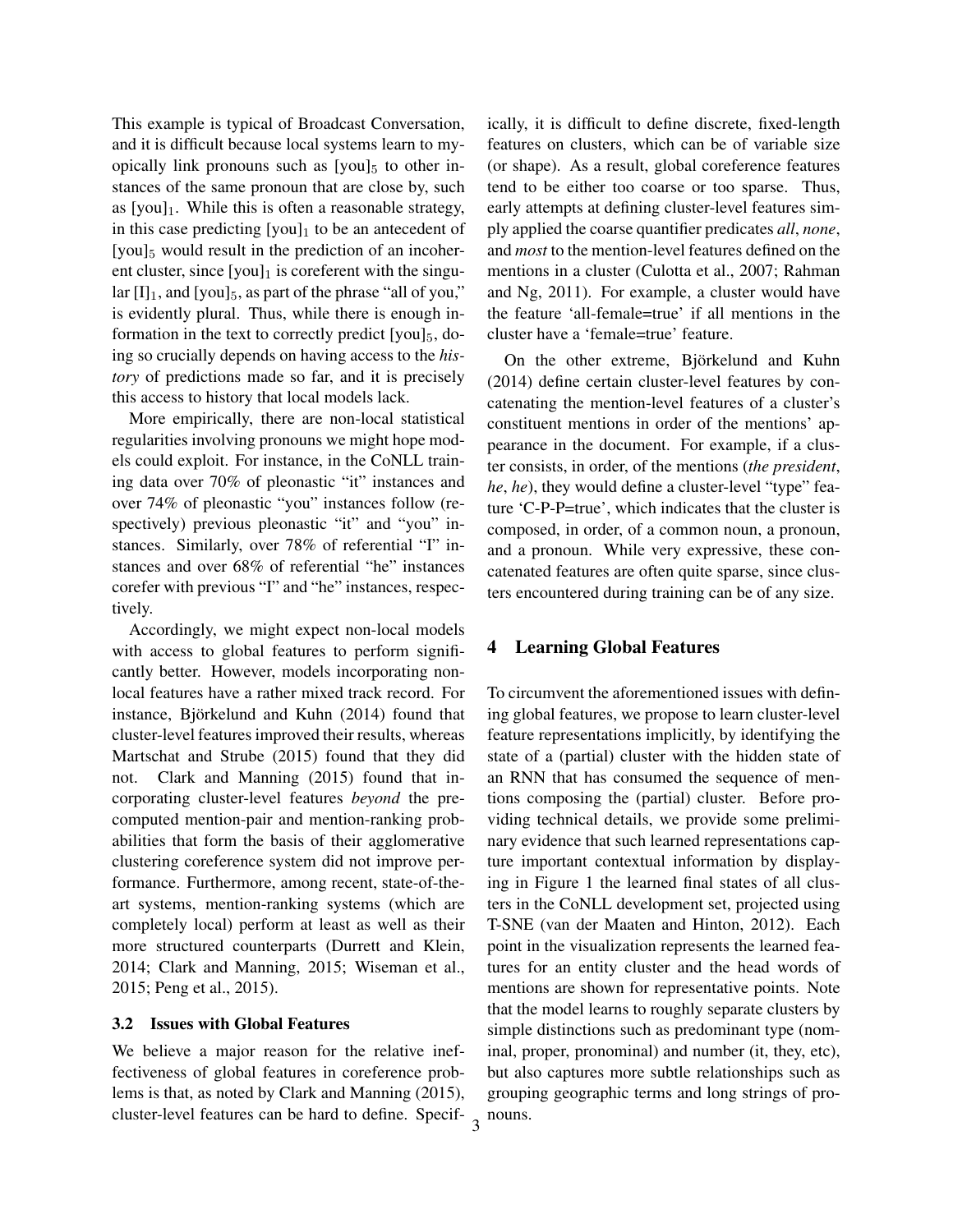

Figure 1: T-SNE visualization of learned entity representations on the CoNLL development set (best viewed in color). Each point shows a gold cluster of size  $> 1$ . Yellow, red, and purple points represent predominantly common noun, proper noun, and pronoun clusters respectively. Captions show the head word of the mentions in a representative cluster.

#### 4.1 Recurrent Neural Networks

A recurrent neural network is a parameterized nonlinear function RNN that recursively maps an input sequence of vectors to a sequence of hidden states. Let  $(m_j)_{j=1}^J$  be a sequence of J input vectors  $m_j \in \mathbb{R}^D$ , and let  $h_0 = 0$ . Applying an RNN to any such sequence yields

$$
\boldsymbol{h}_j \leftarrow \text{RNN}(\boldsymbol{m}_j,\boldsymbol{h}_{j-1};\boldsymbol{\theta}) \qquad ,
$$

where  $\theta$  is the set of parameters for the model, which are shared over time.

There are several varieties of RNN, but by far the most commonly used in natural-language processing is the Long Short-Term Memory network (LSTM) (Hochreiter and Schmidhuber, 1997), particularly for language modeling (e.g., Zaremba et al. (2014)) and machine translation (e.g., Sutskever et al. (2014)), and we use LSTMs in all experiments.

## 4.2 RNNs for Cluster Features

Our main contribution will be to utilize RNNs to produce feature representations of entity clusters which will provide the basis of the global term  $q$ . Recall that we view a cluster  $X^{(m)}$  as a sequence of mentions  $(X_i^{(m)}$  ${j^{(m)} \choose j}_{j=1}^J$  (ordered in linear document order). We therefore propose to embed the state(s) of  $X^{(m)}$  by running an RNN over the cluster in order.

In order to run an RNN over the mentions we need an embedding function  $h_c$  to map a mention to a real vector. First, following Wiseman et al. (2015) define  $\phi_{\rm a}(x): \mathcal{X} \to \{0,1\}^F$  as a standard set of local indicator features on a mention, such as its head word, its gender, and so on. (We elaborate on features below.) We then use a non-linear feature embedding  $h_c$  to map a mention x to a vector-space representation. In particular, we define

$$
\mathbf{h}_{\rm c}(x) \triangleq \tanh(\mathbf{W}_{\rm c} \,\boldsymbol{\phi}_{\rm a}(x) + \mathbf{b}_{\rm c}) \qquad ,
$$

where  $W_c$  and  $b_c$  are parameters of the embedding.

We will refer to the  $j$ 'th hidden state of the RNN corresponding to  $X^{(m)}$  as  $h_j^{(m)}$  $j^{(m)}$ , and we obtain it according to the following formula

$$
\boldsymbol{h}^{(m)}_j \leftarrow \textbf{RNN}(\boldsymbol{h}_\mathrm{c}(X^{(m)}_j),\boldsymbol{h}^{(m)}_{j-1};\boldsymbol{\theta}) \qquad ,
$$

again assuming that  $h_0^{(m)} = 0$ . Thus, we will effectively run an RNN over each (sequence of mentions corresponding to a) cluster  $X^{(m)}$  in the document, and thereby generate a hidden state  $\boldsymbol{h}^{(m)}_i$  $j^{(m)}$  corresponding to each step of each cluster in the document. Concretely, this can be implemented by maintaining  $M$  RNNs – one for each cluster – that all share the parameters  $\theta$ . The process is illustrated in the top portion of Figure 2.

# 5 Coreference with Global Features

We now describe how the RNN defined above is used within an end-to-end coreference system.

# 5.1 Full Model and Training

Recall that our inference objective is to maximize the score of both a local mention ranking term as well as a global term based on the current clusters:

$$
\arg \max_{y_1, \dots, y_N} \sum_{n=1}^N f(x_n, y_n) + g(x_n, y_n, z_{1:n-1})
$$

We begin by defining the local model  $f(x, y)$  with the two layer neural network of Wiseman et al. (2015), which has a specialization for the nonanaphoric case, as follows:

$$
f(x,y) \triangleq \begin{cases} \boldsymbol{u}^{\mathsf{T}} \begin{bmatrix} \boldsymbol{h}_a(x) \\ \boldsymbol{h}_p(x,y) \end{bmatrix} + u_0 & \text{if } y \neq \epsilon \\ \boldsymbol{v}^{\mathsf{T}} \boldsymbol{h}_a(x) + v_0 & \text{if } y = \epsilon \end{cases}.
$$

4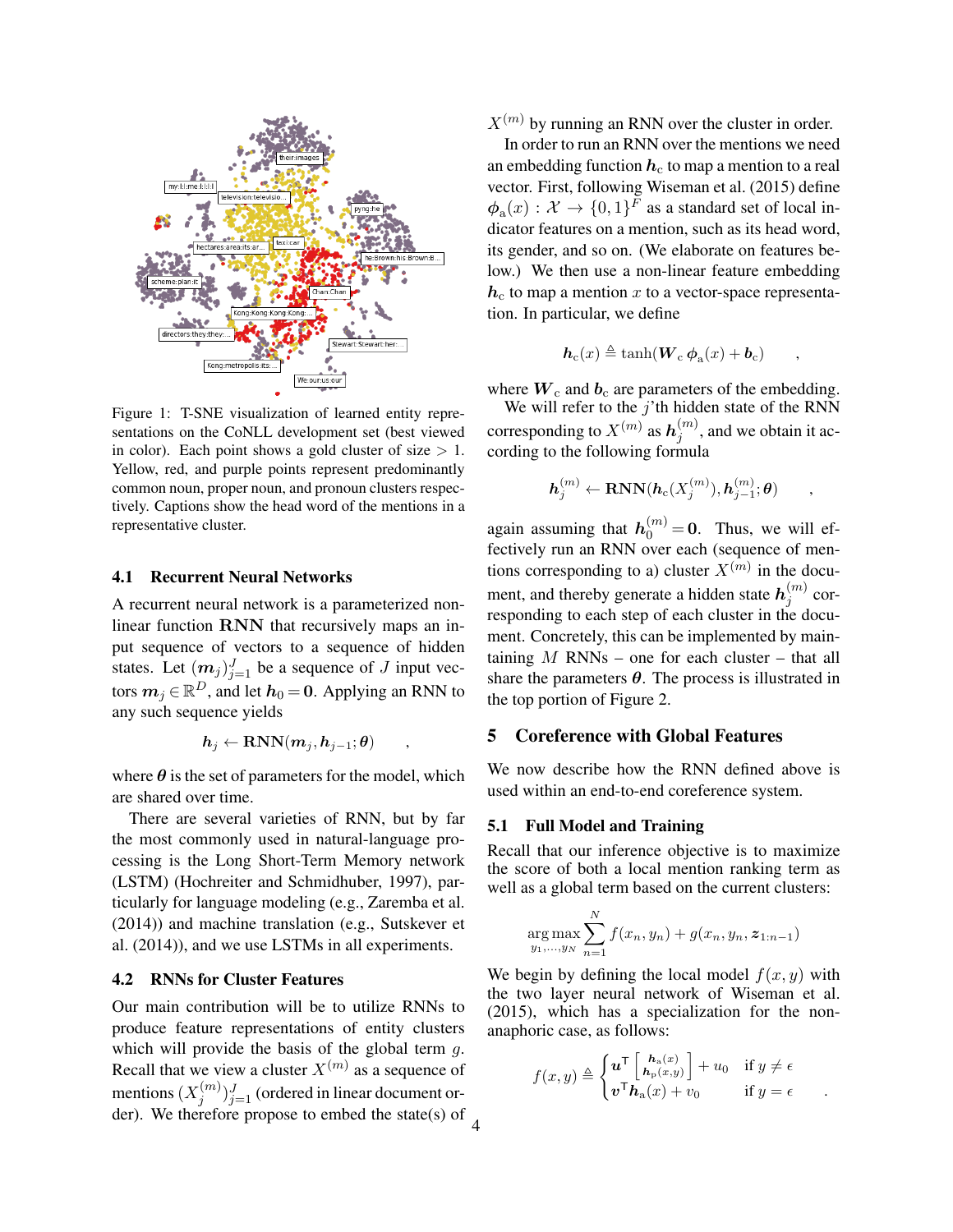**DA:** um and  $[I]_1$  think that is what's - Go ahead  $[Linda]_2$ .

LW: Well and thanks goes to  $[you]_1$  and to [the media]<sub>3</sub> to help  $[us]_4...$ So  $[our]_4$  hat is off to all of  $[you]_5...$ 



Figure 2: Full RNN example for handling the mention  $x_n =$  [you]. There are currently four entity clusters in scope  $X^{(1)}, X^{(2)}, X^{(3)}, X^{(4)}$  based on unseen previous decisions (y). Each cluster has a corresponding RNN state, two of which  $(h^{(1)}$  and  $h^{(4)}$ ) have processed multiple mentions (with  $X^{(1)}$  notably including a singular mention [I]). At the bottom, we show the complete mention-ranking process. Each previous mention is considered as an antecedent, and the global term considers the antecedent clusters' current hidden state. Selecting  $\epsilon$  is treated with a special case  $NA(x_n)$ .

Above,  $u$  and  $v$  are the parameters of the model, and  $h_a$  and  $h_p$  are learned feature embeddings of the local mention context and the pairwise affinity between a mention and an antecedent, respectively. These feature embeddings are defined similarly to  $h_{c}$ , as

$$
\mathbf{h}_{a}(x) \triangleq \tanh(\mathbf{W}_{a} \boldsymbol{\phi}_{a}(x) + \mathbf{b}_{a})
$$

$$
\mathbf{h}_{p}(x, y) \triangleq \tanh(\mathbf{W}_{p} \boldsymbol{\phi}_{p}(x, y) + \mathbf{b}_{p}) \qquad ,
$$

where  $\phi$ <sub>a</sub> (mentioned above) and  $\phi$ <sub>p</sub> are "raw" (that is, unconjoined) features on the context of  $x$  and on pairwise affinity between mentions  $x$  and  $y$ , respectively (Wiseman et al., 2015). Note that  $h_a$  and  $h_c$ use the same raw features; only their weights differ.

We now specify our global scoring function  $g$ based on the history of previous decisions. Define  $h_{\leq n}^{(m)}$  as the hidden state of cluster m before a decision is made for  $x_n$  – that is,  $h_{\leq n}^{(m)}$  is the state of cluster m's RNN after it has consumed all mentions in the cluster *preceding*  $x_n$ . We define g as

$$
g(x_n, y_n, z_{1:n-1}) \triangleq \begin{cases} \boldsymbol{h}_c(x_n)^\mathsf{T} \boldsymbol{h}_{\leq n}^{(z_{y_n})} & \text{if } y \neq \epsilon \\ NA(x_n) & \text{if } y = \epsilon \end{cases}
$$

where NA gives a score for assigning  $\epsilon$  based on a non-linear function of all of the current hidden states:

$$
\operatorname{NA}(x_n) = \boldsymbol{q}^{\mathsf{T}} \tanh \left( \boldsymbol{W}_s \left[ \frac{\boldsymbol{\phi}_a(x)}{\sum_{m=1}^M \boldsymbol{h}_{\leq n}^{(m)}} \right] + \boldsymbol{b}_s \right).
$$

See Figure 2 for a diagram. The intuition behind the first case in g is that in considering whether  $y_n$  is a  $\zeta$ 

good antecedent for  $x_n$ , we add a term to the score that examines how well  $x_n$  matches with the mentions already in  $X^{(z_{yn})}$ ; this matching score is expressed via a dot-product.<sup>2</sup> In the second case, when predicting that  $x_n$  is non-anaphoric, we add the NA term to the score, which examines the (sum of) the current states  $h_{\leq n}^{(m)}$  of all clusters. This information is useful both because it allows the non-anaphoric score to incorporate information about potential antecedents, and because the occurrence of certain singleton-clusters often predicts the occurrence of future singleton-clusters, as noted in Section 3.

The whole system is trained end-to-end on coreference using backpropagation. For a given training document, let  $z^{(o)}$  be the oracle mapping from mention to cluster, which induces an oracle clustering. While at training time we do have oracle clusters, we do not have oracle antecedents  $(y_n)$ , so following past work we treat the oracle antecedent as latent (Yu and Joachims, 2009; Fernandes et al., 2012; Chang et al., 2013; Durrett and Klein, 2013). We train with the following slack-rescaled, margin objective:

$$
\sum_{n=1}^{N} \max_{y \in \mathcal{Y}(x_n)} \Delta(x_n, y)(1 + f(x_n, y) + g(x_n, y, z^{(o)})) - f(x_n, y_n^{\ell}) - g(x_n, y_n^{\ell}, z^{(o)})),
$$

where the latent antecedent  $y_n^{\ell}$  is defined as

 $2$ We also experimented with other non-linear functions, but dot-products performed best.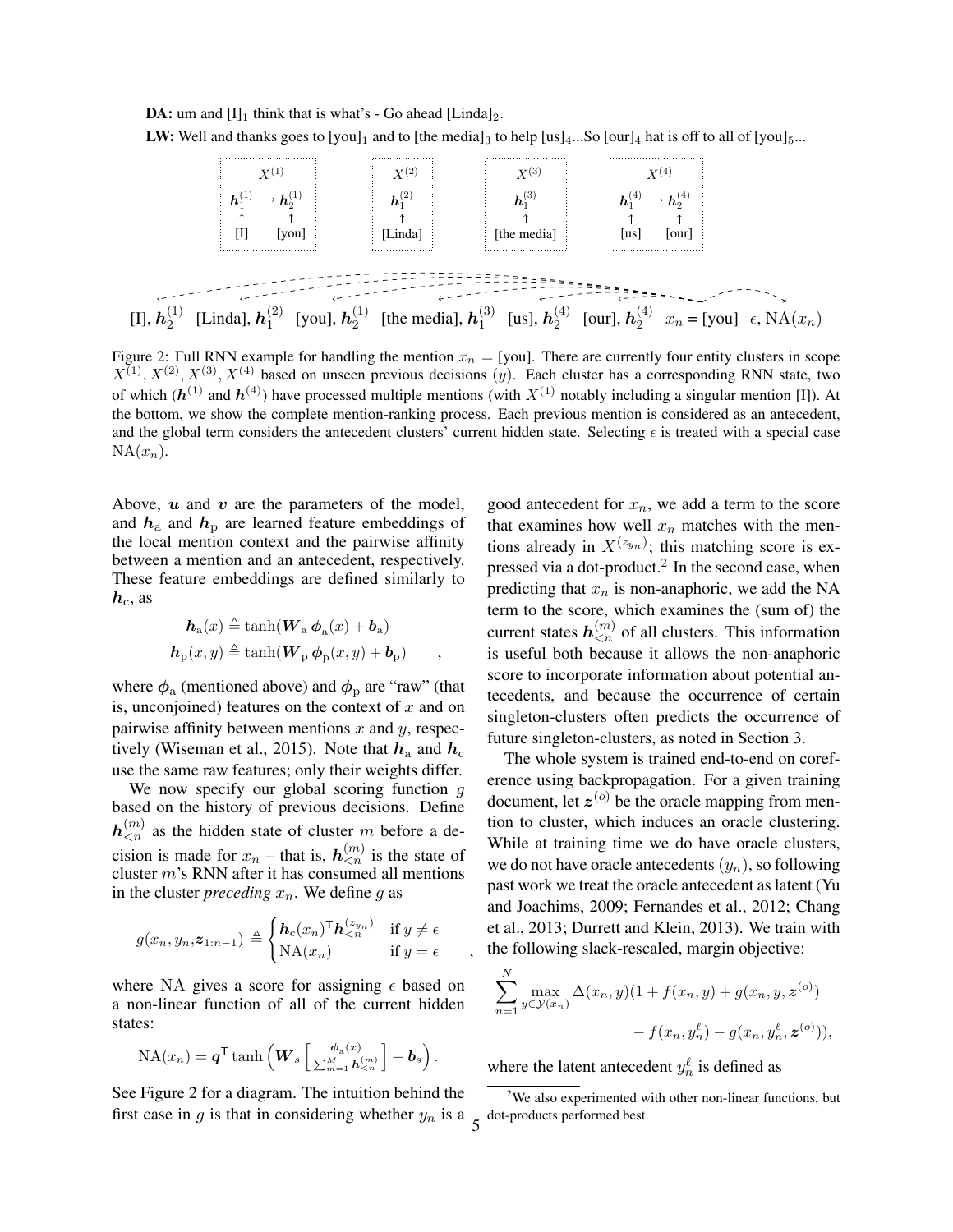$$
y_n^{\ell} \triangleq \mathop{\arg\max}_{y \in \mathcal{Y}(x_n): z_y^{(o)} = z_n^{(o)}} f(x_n, y) + g(x_n, y, \boldsymbol{z}^{(o)})
$$

if  $x_n$  is anaphoric, and is  $\epsilon$  otherwise. The term  $\Delta(x_n, y)$  gives different weight to different error types. We use a  $\Delta$  with 3 different weights  $(\alpha_1, \alpha_2, \alpha_3)$  for "false link" (FL), "false new" (FN), and "wrong link" (WL) mistakes (Durrett and Klein, 2013), which correspond to predicting an antecedent when non-anaphoric,  $\epsilon$  when anaphoric, and the wrong antecedent, respectively.

Note that in training we use the oracle clusters  $z^{(0)}$ . Since these are known a priori, we can precompute all the hidden states  $h_i^{(m)}$  $j^{(m)}$  in a document, which makes training quite simple and efficient. This approach contrasts in particular with the work of Björkelund and Kuhn  $(2014)$  — who also incorporate global information in mention-ranking — in that they train against latent *trees*, which are not annotated and must be searched for during training. On the other hand, training on oracle clusters leads to a mismatch between training and test, which can hurt performance.

## 5.2 Search

When moving from a strictly local objective to one with global features, the test-time search problem becomes intractable. The local objective requires  $O(n^2)$  time, whereas the full clustering problem is NP-Hard. Past work with global features has used integer linear programming solvers for exact search (Chang et al., 2013; Peng et al., 2015), or beam search with (delayed) early update training for an approximate solution (Björkelund and Kuhn, 2014). In contrast, we simply use greedy search at test time, which also requires  $O(n^2)$  time.<sup>3</sup> The full algorithm is shown in Algorithm 1. The greedy search algorithm is identical to a simple mention-ranking system, with the exception of line 11, which updates

#### Algorithm 1 Greedy search with global RNNs

|     | 1: <b>procedure</b> GREEDYCLUSTER $(x_1, \ldots, x_N)$                                               |
|-----|------------------------------------------------------------------------------------------------------|
| 2:  | Initialize clusters $X^{(1)}$ as empty lists, hidden states                                          |
|     | $h^{(0)}, \ldots$ as 0 vectors in $\mathbb{R}^D$ , z as map from mention to                          |
|     | cluster, and cluster counter $M \leftarrow 0$                                                        |
| 3:  | for $n = 2N$ do                                                                                      |
| 4:  | $y^* \leftarrow \arg \max f(x_n, y) + g(x_n, y_n, z_{1:n})$                                          |
|     | $y \in \mathcal{Y}(x_n)$                                                                             |
| 5:  | $m \leftarrow z_{u^*}$                                                                               |
| 6:  | if $y^* = \epsilon$ then                                                                             |
| 7:  | $M \leftarrow M + 1$                                                                                 |
| 8:  | $m \leftarrow M$                                                                                     |
| 9:  | append $x_n$ to $X^{(m)}$                                                                            |
| 10: | $z_n \leftarrow m$                                                                                   |
| 11: | $\boldsymbol{h}^{(m)} \leftarrow \textbf{RNN}(\boldsymbol{h}_{\text{c}}(x_n), \boldsymbol{h}^{(m)})$ |
| 12: | <b>return</b> $X^{(1)}, \ldots, X^{(M)}$                                                             |
|     |                                                                                                      |

the current RNN representation based on the previous decision that was made, and line 4, which then uses this cluster representation as part of scoring.

#### 6 Experiments

# 6.1 Methods

We run experiments on the CoNLL 2012 English shared task (Pradhan et al., 2012). The task uses the OntoNotes corpus (Hovy et al., 2006), consisting of 3,493 documents in various domains and formats. We use the experimental split provided in the shared task. For all experiments, we use the Berkeley Coreference System (Durrett and Klein, 2013) for mention extraction and to compute features  $\phi_a$ and  $\phi_{\rm p}$ .

Features We use the raw BASIC+ feature sets described by Wiseman et al. (2015), with the following modifications:

- We remove all features from  $\phi_{\rm p}$  that concatenate a feature of the antecedent with a feature of the current mention, such as bi-head features.
- We add true-cased head features, a current speaker indicator feature, and a 2-character genre (out of {bc,bn,mz,nw,pt,tc,wb}) indicator to  $\phi_{\rm p}$  and  $\phi_{\rm a}$ .
- We add features indicating if a mention has a substring overlap with the current speaker ( $\phi_p$ and  $\phi$ <sub>a</sub>), and if an antecedent has a substring overlap with a speaker distinct from the current mention's speaker  $(\phi_p)$ .

<sup>&</sup>lt;sup>3</sup>While beam search is a natural way to decrease search error at test time, it may fail to help if training involves a *local* margin objective (as in our case), since scores need not be calibrated across local decisions. We accordingly attempted to train various locally normalized versions of our model, but found that they underperformed. We also experimented with training approaches and model variants that expose the model to its own predictions (Daumé III et al., 2009; Ross et al., 2011; Bengio et al., 2015), but found that these yielded a negligible performance improvement.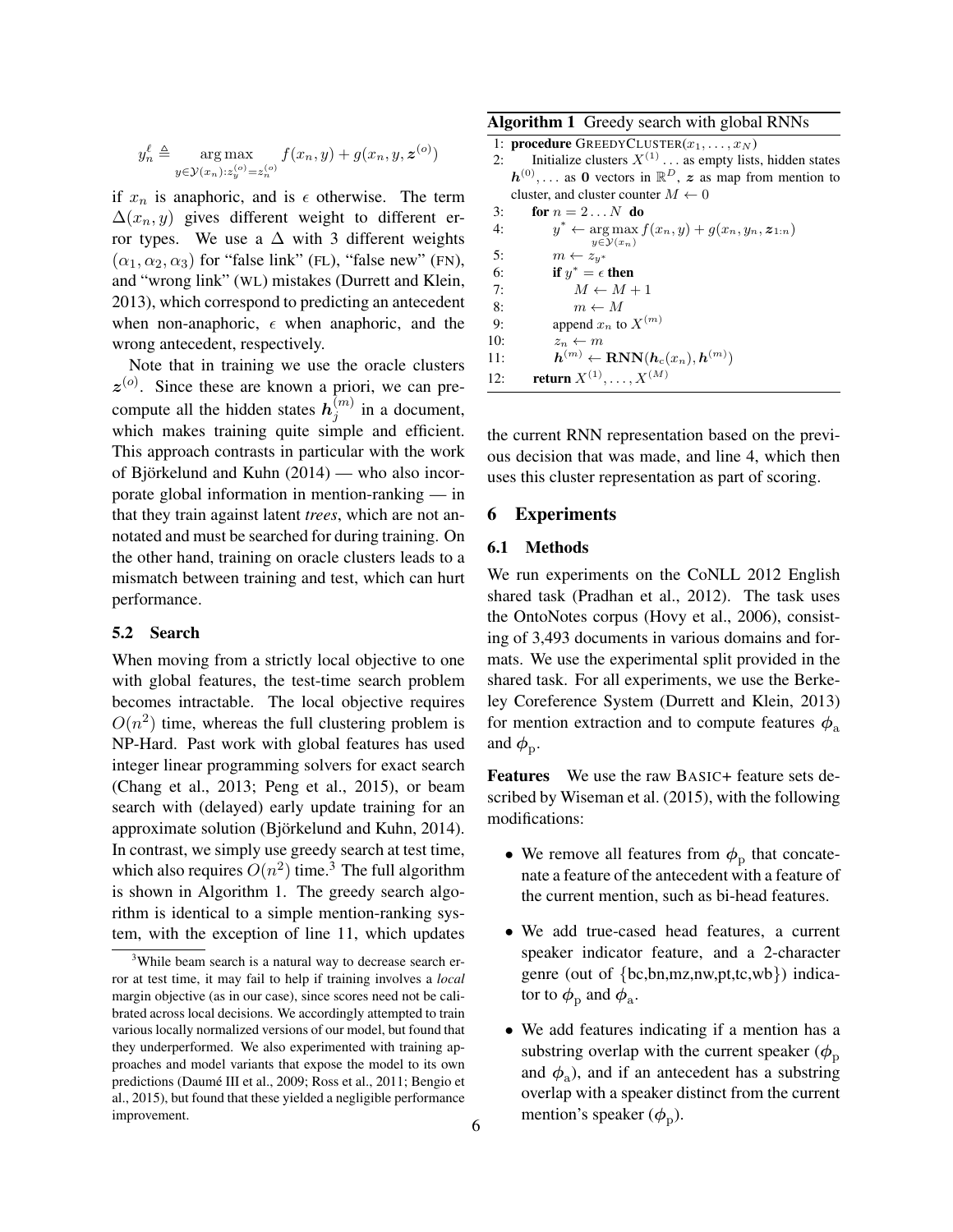|                         |       | <b>MUC</b>               |                |                | B <sup>3</sup>           |                |                          | $CEAF_e$       |             |       |
|-------------------------|-------|--------------------------|----------------|----------------|--------------------------|----------------|--------------------------|----------------|-------------|-------|
| System                  | P     | R                        | F <sub>1</sub> | P              | R                        | F <sub>1</sub> | P                        | R              | ${\rm F}_1$ | CoNLL |
| B&K (2014)              | 74.3  | 67.46                    | 70.72          | 62.71          | 54.96                    | 58.58          | 59.4                     | 52.27          | 55.61       | 61.63 |
| M&S(2015)               | 76.72 | 68.13                    | 72.17          | 66.12          | 54.22                    | 59.58          | 59.47                    | 52.33          | 55.67       | 62.47 |
| C&M(2015)               | 76.12 | 69.38                    | 72.59          | 65.64          | 56.01                    | 60.44          | 59.44                    | 52.98          | 56.02       | 63.02 |
| Peng et al. (2015)      |       | $\overline{\phantom{0}}$ | 72.22          | $\blacksquare$ | $\overline{\phantom{a}}$ | 60.50          | $\overline{\phantom{a}}$ | $\blacksquare$ | 56.37       | 63.03 |
| Wiseman et al. $(2015)$ | 76.23 | 69.31                    | 72.60          | 66.07          | 55.83                    | 60.52          | 59.41                    | 54.88          | 57.05       | 63.39 |
| This work               | 77.49 | 69.75                    | 73.42          | 66.83          | 56.95                    | 61.50          | 62.14                    | 53.85          | 57.70       | 64.21 |

Table 1: Results on CoNLL 2012 English test set. We compare against recent state of the art systems, including (in order) Bjorkelund and Kuhn (2014), Martschat and Strube (2015), Clark and Manning (2015), Peng et al. (2015), and Wiseman et al. (2015). F<sub>1</sub> gains are significant ( $p < 0.05$  under the bootstrap resample test (Koehn, 2004)) compared with Wiseman et al. (2015) for all metrics.

• We add a single centered, rescaled document position feature to each mention when learning  $h_c$ . We calculate a mention  $x_n$ 's rescaled document position as  $\frac{2n-N-1}{N-1}$ .

These modifications result in there being approximately 14K distinct features in  $\phi$ <sub>a</sub> and approximately 28K distinct features in  $\phi_{\rm p}$ , which is far fewer features than has been typical in past work.

For training, we use document-size minibatches, which allows for efficient pre-computation of RNN states, and we minimize the loss described in Section 5 with AdaGrad (Duchi et al., 2011) (after clipping LSTM gradients to lie (elementwise) in  $(-10, 10)$ ). We find that the initial learning rate chosen for AdaGrad has a significant impact on results, and we choose learning rates for each layer out of  $\{0.1, 0.02, 0.01, 0.002, 0.001\}.$ 

In experiments, we set  $h_a(x)$ ,  $h_c(x)$ , and  $h^{(m)}$ to be  $\in \mathbb{R}^{200}$ , and  $h_{p}(x, y) \in \mathbb{R}^{700}$ . We use a single-layer LSTM (without "peep-hole" connections), as implemented in the element-rnn library (Léonard et al., 2015). For regularization, we apply Dropout (Srivastava et al., 2014) with a rate of 0.4 before applying the linear weights  $u$ , and we also apply Dropout with a rate of 0.3 to the LSTM states before forming the dot-product scores. Following Wiseman et al. (2015) we use the costweights  $\alpha = \langle 0.5, 1.2, 1 \rangle$  in defining  $\Delta$ , and we use their pre-training scheme as well. For final results, we train on both training and development portions of the CoNLL data. Scoring uses the official CoNLL 2012 script (Pradhan et al., 2014; Luo et al., 2014). Code for our system is available at https: //github.com/swiseman/nn\_coref. The

|           | <b>MUC</b> | $R^3$ | $CEAF_e$ | CoNLL |
|-----------|------------|-------|----------|-------|
| <b>MR</b> | 73.06      | 62.66 | 58.98    | 64.90 |
| Avg, OH   | 73.30      | 63.06 | 58.85    | 65.07 |
| RNN, GH   | 73.63      | 63.23 | 59.56    | 65.47 |
| RNN, OH   | 74.26      | 63.89 | 59.54    | 65.90 |

Table 2:  $F_1$  scores of models described in text on CoNLL 2012 development set. Rows in grey highlight models using oracle history.

system makes use of a GPU for training, and trains in about two hours.

#### 6.2 Results

In Table 1 we present our main results on the CoNLL English test set, and compare with other recent stateof-the-art systems. We see a statistically significant improvement of over 0.8 CoNLL points over the previous state of the art, and the highest  $F_1$  scores to date on all three CoNLL metrics.

We now consider in more detail the impact of global features and RNNs on performance. For these experiments, we report MUC,  $B^3$ , and CEAF<sub>e</sub> F<sub>1</sub>scores in Table 2 as well as errors broken down by mention type and by whether the mention is anaphoric or not in Table 3. Table 3 further partitions errors into FL, FN, and WL categories, which are defined in Section 5.1. We typically think of FL and WL as representing precision errors, and FN as representing recall errors.

Our experiments consider several different settings. First, we consider an oracle setting (referred to as RNN, OH in tables), in which the model receives  $z_{1:n}^{(o)}$  $\binom{0}{1:n-1}$ , the oracle partial cluster- $\overline{7}$  ing of all mentions preceding  $x_n$  in the document,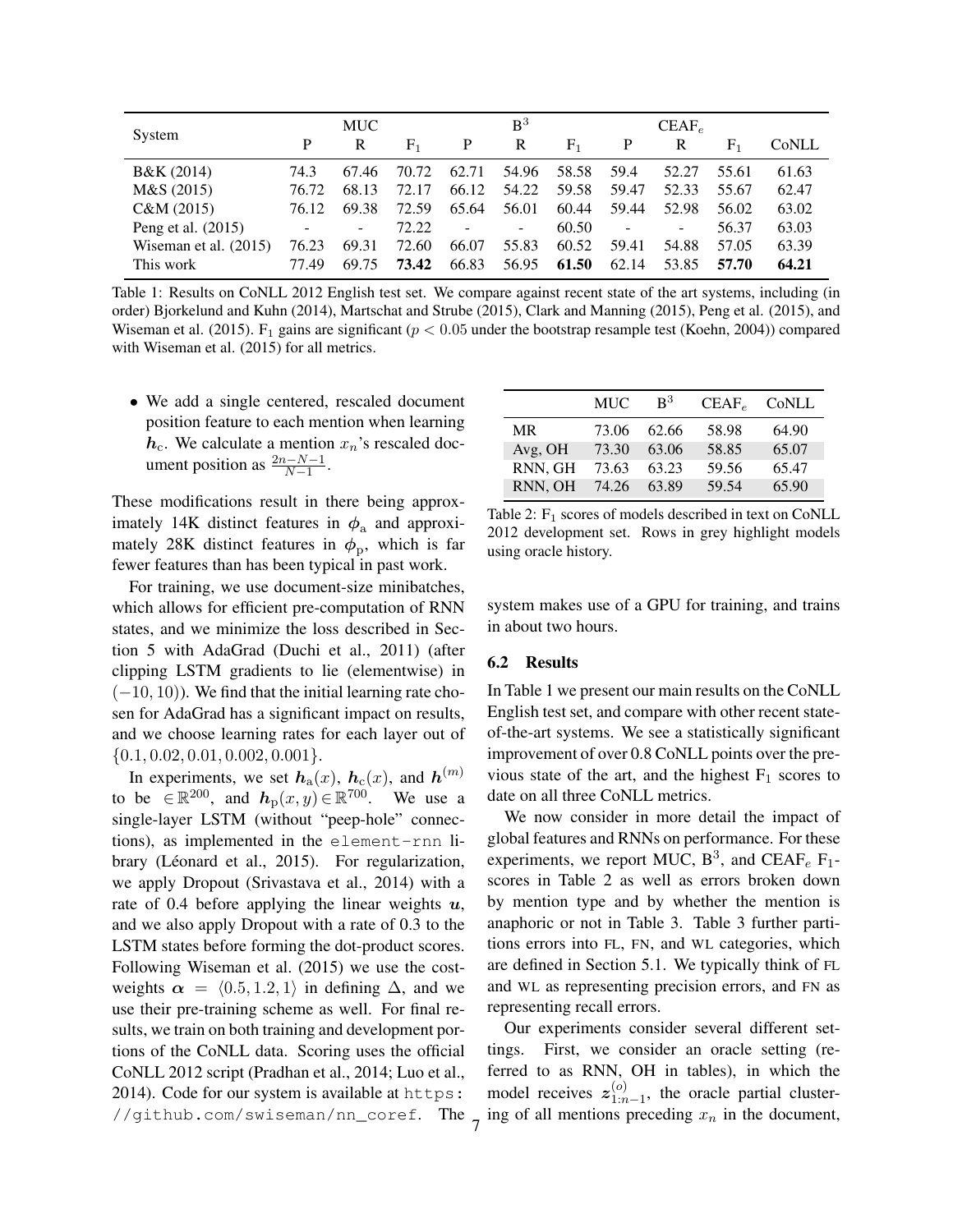|            |         | Non-Anaphoric (FL)    |         |
|------------|---------|-----------------------|---------|
|            | Nom. HM | Nom. No HM            | Pron.   |
| <b>MR</b>  | 1061    | 130                   | 1075    |
| Avg, OH    | 983     | 140                   | 1011    |
| RNN, GH    | 914     | 125                   | 893     |
| RNN, OH    | 913     | 130                   | 842     |
| # Mentions | 9.0K    | 22.2K                 | 3.1K    |
|            |         |                       |         |
|            |         | Anaphoric $(FN + WL)$ |         |
| Model      | Nom. HM | Nom. No HM            | Pron.   |
| <b>MR</b>  | 665+326 | 666+56                | 533+796 |
| Avg, OH    | 781+300 | $641 + 60$            | 578+744 |
| RNN, GH    | 767+303 | 648+57                | 664+727 |
| RNN, OH    | 750+289 | 648+52                | 611+686 |

Table 3: Number of "false link" (FL) errors on nonanaphoric mentions (top) and number of "false new" (FN) and "wrong link" (WL) errors on anaphoric mentions (bottom) on CoNLL 2012 development set. Mentions are categorized as nominal or proper with (previous) head match (Nom. HM), nominal or proper with no head match (Nom. No HM), and pronominal. Models are described in the text, and rows in grey highlight models using oracle history.

and is therefore not forced to rely on its own past predictions when predicting  $x_n$ . This provides us with an upper bound on the performance achievable with our model. Next, we consider the performance of the model under a greedy inference strategy (RNN, GH), as in Algorithm 1. Finally, for baselines we consider the mention-ranking system (MR) of Wiseman et al. (2015) using our updated feature-set, as well as a non-local baseline with oracle history (Avg, OH), which averages the representations  $\boldsymbol{h}_{\text{c}}(x_j)$  for all  $x_j \in X^{(m)}$ , rather than feed them through an RNN; errors are still backpropagated through the  $h_c$  representations during learning.

In Table 3 we see that the RNN improves performance overall, with the most dramatic improvements on non-anaphoric pronouns, though errors are also decreased significantly for non-anaphoric nominal and proper mentions that follow at least one mention with the same head. While WL errors also decrease for both these mention-categories under the RNN model, FN errors increase. Importantly, the RNN performance is significantly better than that



Figure 3: Cluster predictions of greedy RNN model; coclustered mentions are of the same color, and intensity corresponds to  $\bm{h}_c(x_n)^\mathsf{T} \bm{h}_{< k}^{(i)},$  where  $k \! = \! j \! + \! 1, i \in \{1,2\},$ and  $x_n$  = "his." See text for full description.

of the Avg baseline, which barely improves over mention-ranking, even with oracle history. This suggests that modeling the sequence of mentions in a cluster is advantageous. We also note that while RNN performance degrades in both precision and recall when moving from the oracle history upperbound to a greedy setting, we are still able to recover a significant portion of the possible performance improvement.

## 6.3 Qualitative Analysis

8

In this section we consider in detail the impact of the g term in the RNN scoring function on the two error categories that improve most under the RNN model (as shown in Table 3), namely, pronominal WL errors and pronominal FL errors. We consider an example from the CoNLL development set in each category on which the baseline MR model makes an error but the greedy RNN model does not.

The example in Figure 3 involves the resolution of the ambiguous pronoun "his," which is bracketed and in bold in the figure. Whereas the baseline MR model *incorrectly* predicts "his" to corefer with the closest gender-consistent antecedent "Justin" thus making a WL error — the greedy RNN model correctly predicts "his" to corefer with "Mr. Kaye" in the previous sentence. To get a sense of the greedy RNN model's decision-making on this example, we color the mentions the greedy RNN model has predicted to corefer with "Mr. Kaye" in green, and the mentions it has predicted to corefer with "Justin" in blue. (Note that the model incorrectly predicts the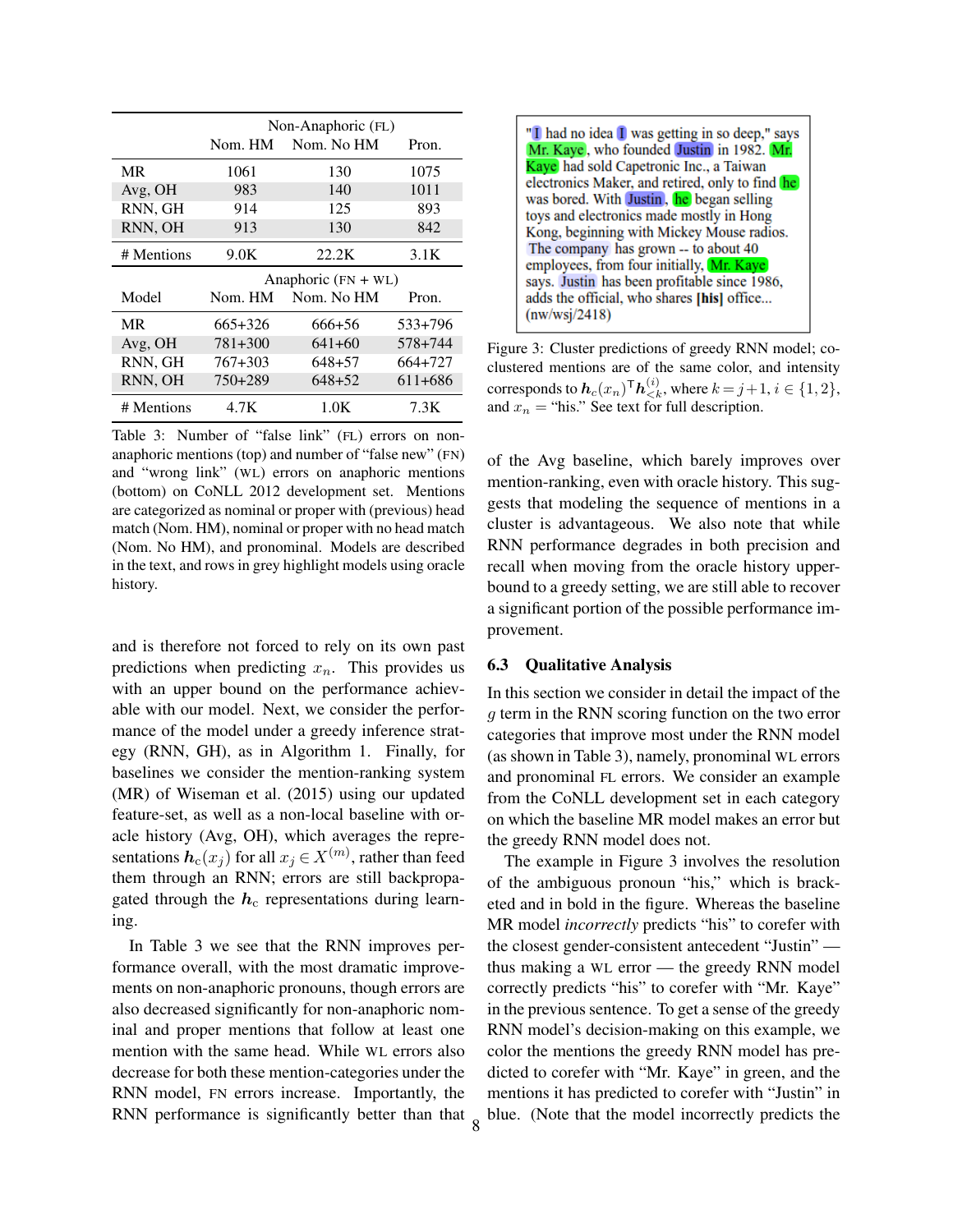B: Yeah, it's not far. Through the S-bahn here. I mean it'slike twenty minutes. A: Or something. And so, if I do it, I'd love to have you join me. [It's] a fancy wedding too.  $(tc/ch/0010)$ 

Figure 4: Magnitudes of gradients of NA score applied to bold "It's" with respect to final mention in three preceding clusters. See text for full description.

initial "I" mentions to corefer with "Justin.") Letting  $X^{(1)}$  refer to the blue cluster,  $X^{(2)}$  refer to the green cluster, and  $x_n$  refer to the ambiguous mention "his," we further shade each mention  $x_j$  in  $X^{(1)}$  so that its intensity corresponds to  $\bm{h}_c(x_n)^\mathsf{T} \bm{h}_{< k}^{(1)},$  where  $k = j + 1$ ; mentions in  $X^{(2)}$  are shaded analogously. Thus, the shading shows how highly q scores the compatibility between "his" and a cluster  $X^{(i)}$  as each of  $X^{(i)}$ 's mentions is added. We see that when the initial "Justin" mentions are added to  $X^{(1)}$  the g-score is relatively high. However, after "The company" is correctly predicted to corefer with "Justin," the score of  $X^{(1)}$  drops, since companies are generally not coreferent with pronouns like "his."

In Figure 4 we consider an example (consisting of a telephone conversation between "A" and "B") in which the bracketed pronoun "It's" is being used pleonastically. Whereas the baseline MR model predicts "It's" to corefer with a previous "it" — thus making a FL error — the Greedy RNN model does not. In Figure 4 the final mention in three preceding clusters is shaded so its intensity corresponds to the magnitude of the gradient of the NA term in  $q$ with respect to that mention. This visualization technique is similar to the "saliency" technique of Li et al. (2016), and it attempts to gives a sense of the contribution of each preceding cluster in the calculation of the NA score.

We see that the potential antecedent "S-Bahn" has a large gradient, but also that the initial, obviously pleonastic use of "it's" has a large gradient, which may suggest that earlier, easier predictions of pleonasm can inform subsequent predictions.

#### 7 Related Work

In addition to the related work noted throughout, we add supplementary references here. Unstructured approaches to coreference typically divide into 9

mention-pair models, which classify (nearly) every pair of mentions in a document as coreferent or not (Soon et al., 2001; Ng and Cardie, 2002; Bengtson and Roth, 2008), and mention-ranking models, which select a single antecedent for each anaphoric mention (Denis and Baldridge, 2008; Rahman and Ng, 2009; Durrett and Klein, 2013; Chang et al., 2013; Wiseman et al., 2015). Structured approaches typically divide between those that induce a clustering of mentions (McCallum and Wellner, 2003; Culotta et al., 2007; Poon and Domingos, 2008; Haghighi and Klein, 2010; Stoyanov and Eisner, 2012; Cai and Strube, 2010), and, more recently, those that learn a latent tree of mentions (Fernandes et al., 2012; Björkelund and Kuhn, 2014; Martschat and Strube, 2015).

There have also been structured approaches that merge the mention-ranking and mention-pair ideas in some way. For instance, Rahman and Ng (2011) rank clusters rather than mentions; Clark and Manning (2015) use the output of both mention-ranking and mention pair systems to learn a clustering.

The application of RNNs to modeling (the trajectory of) the state of a cluster is apparently novel, though it bears some similarity to the recent work of Dyer et al. (2015), who use LSTMs to embed the state of a transition based parser's stack.

## 8 Conclusion

We have presented a simple, state of the art approach to incorporating global information in an end-to-end coreference system, which obviates the need to define global features, and moreover allows for simple (greedy) inference. Future work will examine improving recall, and more sophisticated approaches to global training.

#### Acknowledgments

We gratefully acknowledge the support of a Google Research Award.

## References

Samy Bengio, Oriol Vinyals, Navdeep Jaitly, and Noam Shazeer. 2015. Scheduled sampling for sequence prediction with recurrent neural networks. In *Advances in Neural Information Processing Systems*, pages 1171– 1179.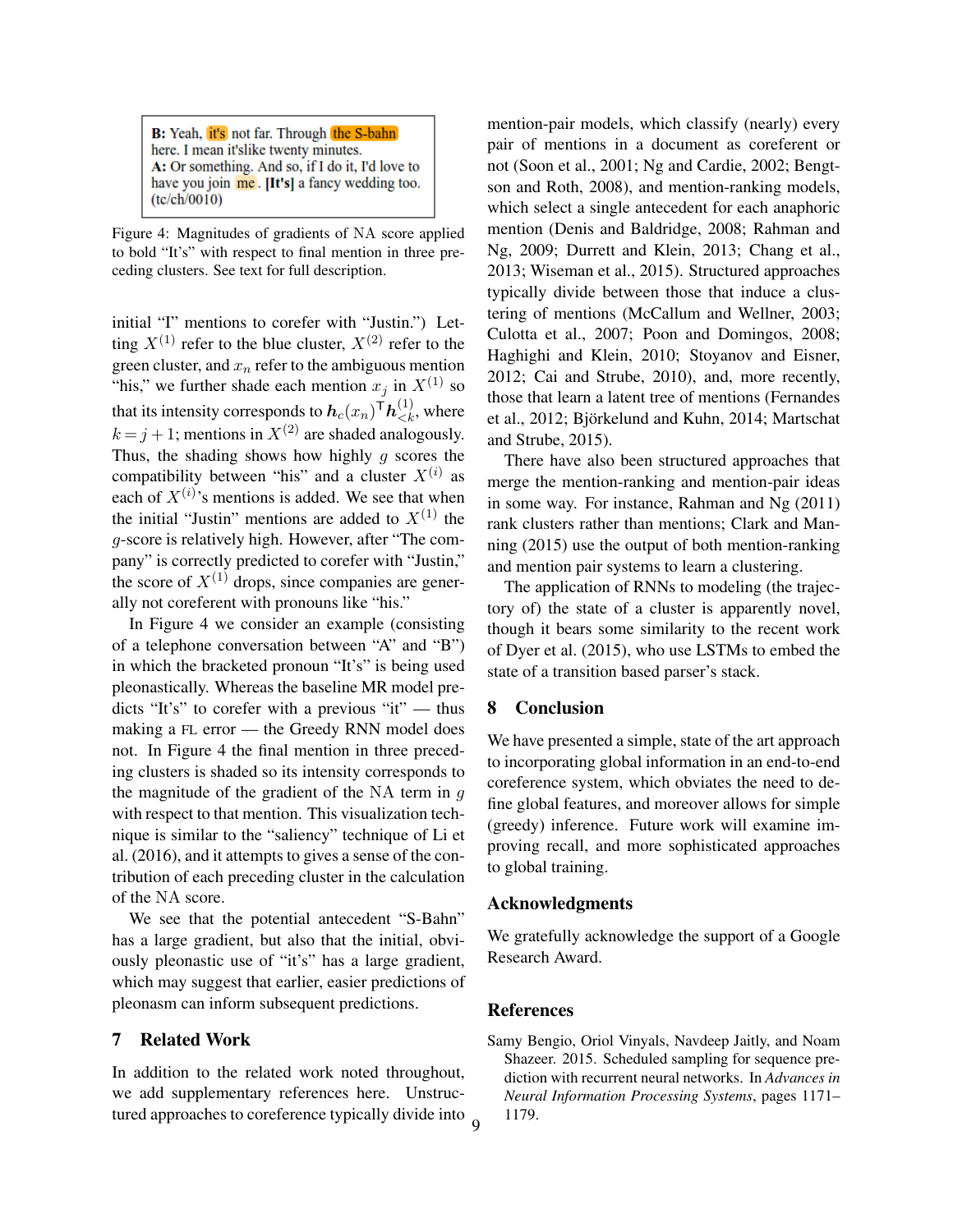- Eric Bengtson and Dan Roth. 2008. Understanding the Value of Features for Coreference Resolution. In *Proceedings of the 2008 Conference on Empirical Methods in Natural Language Processing*, pages 294–303. Association for Computational Linguistics.
- Anders Björkelund and Jonas Kuhn. 2014. Learning structured perceptrons for coreference Resolution with Latent Antecedents and Non-local Features. *ACL, Baltimore, MD, USA, June*.
- Jie Cai and Michael Strube. 2010. End-to-end coreference resolution via hypergraph partitioning. In *23rd International Conference on Computational Linguistics (COLING)*, pages 143–151.
- Kai-Wei Chang, Rajhans Samdani, and Dan Roth. 2013. A Constrained Latent Variable Model for Coreference Resolution. In *Proceedings of the 2013 Conference on Empirical Methods in Natural Language Processing*, pages 601–612.
- Kevin Clark and Christopher D. Manning. 2015. Entitycentric coreference resolution with model stacking. In *Proceedings of the 53rd Annual Meeting of the Association for Computational Linguistics (ACL)*, pages 1405–1415.
- Aron Culotta, Michael Wick, Robert Hall, and Andrew McCallum. 2007. First-order Probabilistic Models for Coreference Resolution. In *Human Language Technology Conference of the North American Chapter of the Association of Computational Linguistics (NAACL HLT)*.
- Hal Daumé III, John Langford, and Daniel Marcu. 2009. Search-based structured prediction. *Machine Learning*, 75(3):297–325.
- Pascal Denis and Jason Baldridge. 2008. Specialized Models and Ranking for Coreference Resolution. In *Proceedings of the 2008 Conference on Empirical Methods in Natural Language Processing*, pages 660– 669. Association for Computational Linguistics.
- John Duchi, Elad Hazan, and Yoram Singer. 2011. Adaptive Subgradient Methods for Online Learning and Stochastic Optimization. *The Journal of Machine Learning Research*, 12:2121–2159.
- Greg Durrett and Dan Klein. 2013. Easy Victories and Uphill Battles in Coreference Resolution. In *Proceedings of the 2013 Conference on Empirical Methods in Natural Language Processing*, pages 1971–1982.
- Greg Durrett and Dan Klein. 2014. A Joint Model for Entity Analysis: Coreference, Typing, and Linking. *Transactions of the Association for Computational Linguistics*, 2:477–490.
- Chris Dyer, Miguel Ballesteros, Wang Ling, Austin Matthews, and Noah A. Smith. 2015. Transitionbased dependency parsing with stack long short-term 10

memory. In *Proceedings of the 53rd Annual Meeting of the Association for Computational Linguistics (ACL)*, pages 334–343.

- Eraldo Rezende Fernandes, Cícero Nogueira Dos Santos, and Ruy Luiz Milidiú. 2012. Latent Structure Perceptron with Feature Induction for Unrestricted Coreference Resolution. In *Joint Conference on EMNLP and CoNLL-Shared Task*, pages 41–48. Association for Computational Linguistics.
- Aria Haghighi and Dan Klein. 2010. Coreference Resolution in a Modular, Entity-centered Model. In *The 2010 Annual Conference of the North American Chapter of the Association for Computational Linguistics*, pages 385–393. Association for Computational Linguistics.
- Sepp Hochreiter and Jürgen Schmidhuber. 1997. Long short-term memory. *Neural Comput.*, 9:1735–1780.
- Eduard Hovy, Mitchell Marcus, Martha Palmer, Lance Ramshaw, and Ralph Weischedel. 2006. Ontonotes: the 90% Solution. In *Proceedings of the human language technology conference of the NAACL, Companion Volume: Short Papers*, pages 57–60. Association for Computational Linguistics.
- Philipp Koehn. 2004. Statistical Significance Tests for Machine Translation Evaluation. In *Proceedings of the 2004 Conference on Empirical Methods in Natural Language Processing*, pages 388–395. Citeseer.
- Jonathan K. Kummerfeld and Dan Klein. 2013. Errordriven Analysis of Challenges in Coreference Resolution. In *Proceedings of the 2013 Conference on Empirical Methods in Natural Language Processing*, Seattle, WA, USA, October.
- Nicholas Léonard, Yand Waghmare, Sagar ad Wang, and Jin-Hwa Kim. 2015. rnn: Recurrent Library for Torch. *arXiv preprint arXiv:1511.07889*.
- Jiwei Li, Xinlei Chen, Eduard Hovy, and Dan Jurafsky. 2016. Visualizing and understanding neural models in nlp. In *NAACL HLT*.
- Xiaoqiang Luo, Sameer Pradhan, Marta Recasens, and Eduard Hovy. 2014. An Extension of BLANC to System Mentions. *Proceedings of ACL, Baltimore, Maryland, June*.
- Sebastian Martschat and Michael Strube. 2015. Latent structures for coreference resolution. *TACL*, 3:405– 418.
- Sebastian Martschat, Thierry Göckel, and Michael Strube. 2015. Analyzing and visualizing coreference resolution errors. In *NAACL HLT*, pages 6–10.
- Andrew McCallum and Ben Wellner. 2003. Toward Conditional Models of Identity Uncertainty with Application to Proper Noun Coreference. *Advances in Neural Information Processing Systems 17*.